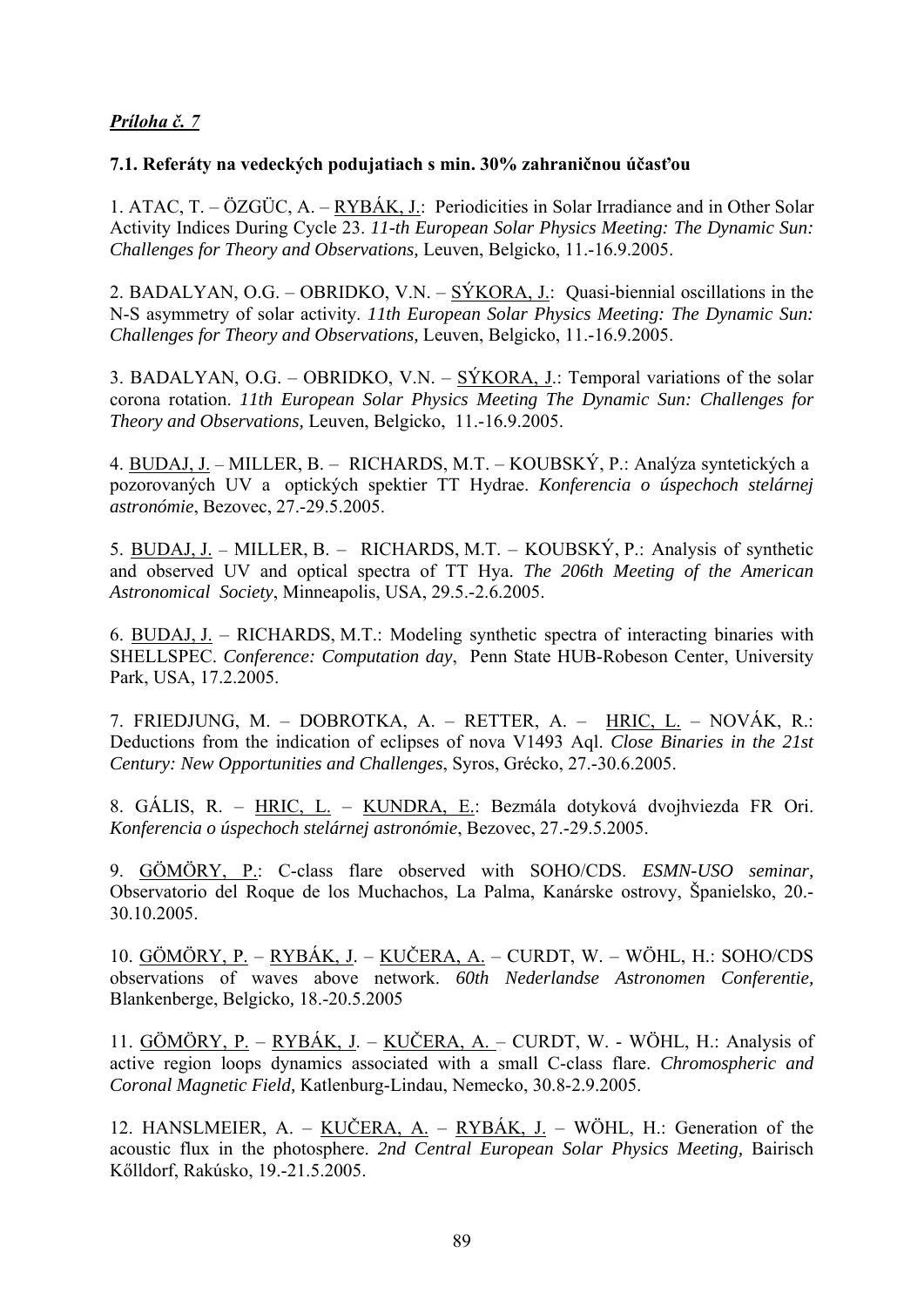13. HRIC, L. – KOZA, J.: Výsledky projektu Venus Transit 2004, *Konferencia o úspechoch stelárnej astronómie,* Bezovec, 27.-29.5.2005.

14. HRIC, L. – GÁLIS, R. – NIARCHOS, P. – GAZEAS, K.: Symbiotic binary YY Her eclipses, flares and outbursts. *Close Binaries in the 21st Century: New Opportunities and Challenges*, Syros, Grécko, 27.-30.6.2005.

15. HUSÁRIK, M.: CCD photometry of asteroids at the Skalnaté pleso observatory and shape modelling methods. *British/Czech and Slovak INYS workshop Many Faces of the Universe: From Solar System to Cosmology*, Slaný, Česko, 30.1-2.2.2005.

16. CHOCHOL, D. – KATYSHEVA, N.A. – PRIBULLA, T. – SCHMIDTOBREICK, L. – SHUGAROV, S.Y. – ŠKODA, P. – ŠLECHTA, M. – VITTONE, A.A. – VOLKOV, I.M.: Multicolour photometry and spectroscopy of the slow nova V475 Sct (Nova Scuti 2003). *Frascati workshop 2005: Multifrequency Behaviour of High Energy Cosmic Sources,*  Vulcano, Taliansko, 22.-28.5.2005.

17. CHOCHOL, D. - PRIBULLA, T. - VAŇKO, M. - MAYER, P. - WOLF, M. -NIARCHOS, P.G. – GAZEAS, K.D. – MANIMANIS, V.N. – BRÁT, L. – ZEJDA, M.: Ligttime effect in the eclipsing binaries GO Cyg, GW Cep, AR Aur and V505 Sgr. *Close Binaries in the 21st Century: New Opportunities and Challenges*, Syros, Grécko, 27.-30.6.2005.

18. CHRASTINA, M. – PETRÍK, K. – HRIC, L. – SZÁSZ, G.: Život QR And a jej príbuzných. *Konferencia o úspechoch stelárnej astronómie*, Bezovec, 27.-29.5.2005.

19. JAKUBÍK, M.: An agreement of alternative relict theory of the Oort cloud origin with observations. *British/Czech and Slovak INYS workshop Many Faces of the Universe: From Solar System to Cosmology*, Slaný, Česko, 30.1-2.2.2005.

20. KOZA, J.: Response Functions for Spectral Lines Suitable for Diagnostics of Solar Rotation. *ESMN-USO seminar,* Observatorio del Roque de los Muchachos, La Palma, Kanárske ostrovy, Španielsko, 20.-30.10.2005.

21. KRTIČKA, J. – MIKULÁŠEK, Z. – ZVERKO, J. – ŽIŽŇOVSKÝ, J.: The nature of light variations of the helium-strong chemically peculiar star HD37776. *Active OB Stars: Laboratories for Stellar and Circumstellar Physics,* Sapporo, Japonsko, 29.8.-2.9.2005.

22. KUČERA, A.: Multi-wavelength high-resolution observations of a solar flare *ESMN-USO seminar,* Observatorio del Roque de los Muchachos, La Palma, Kanárske ostrovy, Španielsko, 20.-30.10.2005.

23. KUČERA, A. - KOZA, J. - RYBÁK, J. - WÖHL, H.: High resolution observations of the photosphere – model of temporal evolution of physical parameters. *23rd International NSO/Sac Peak Workshop Solar MHD Theory and Observations - A High Resolution Perspective,* Sunspot, USA*,* 18.-22.7.2005.

24. KUČERA, A. – MOCÁK, M. – RYBÁK, J. – WŐHL, H.: Dynamics of an arch filament system, *11th European Solar physics Meeting The Dynamic Sun: Challenges for Theory and Observations,* Leuven, Belgicko, 11.-16.9.2005.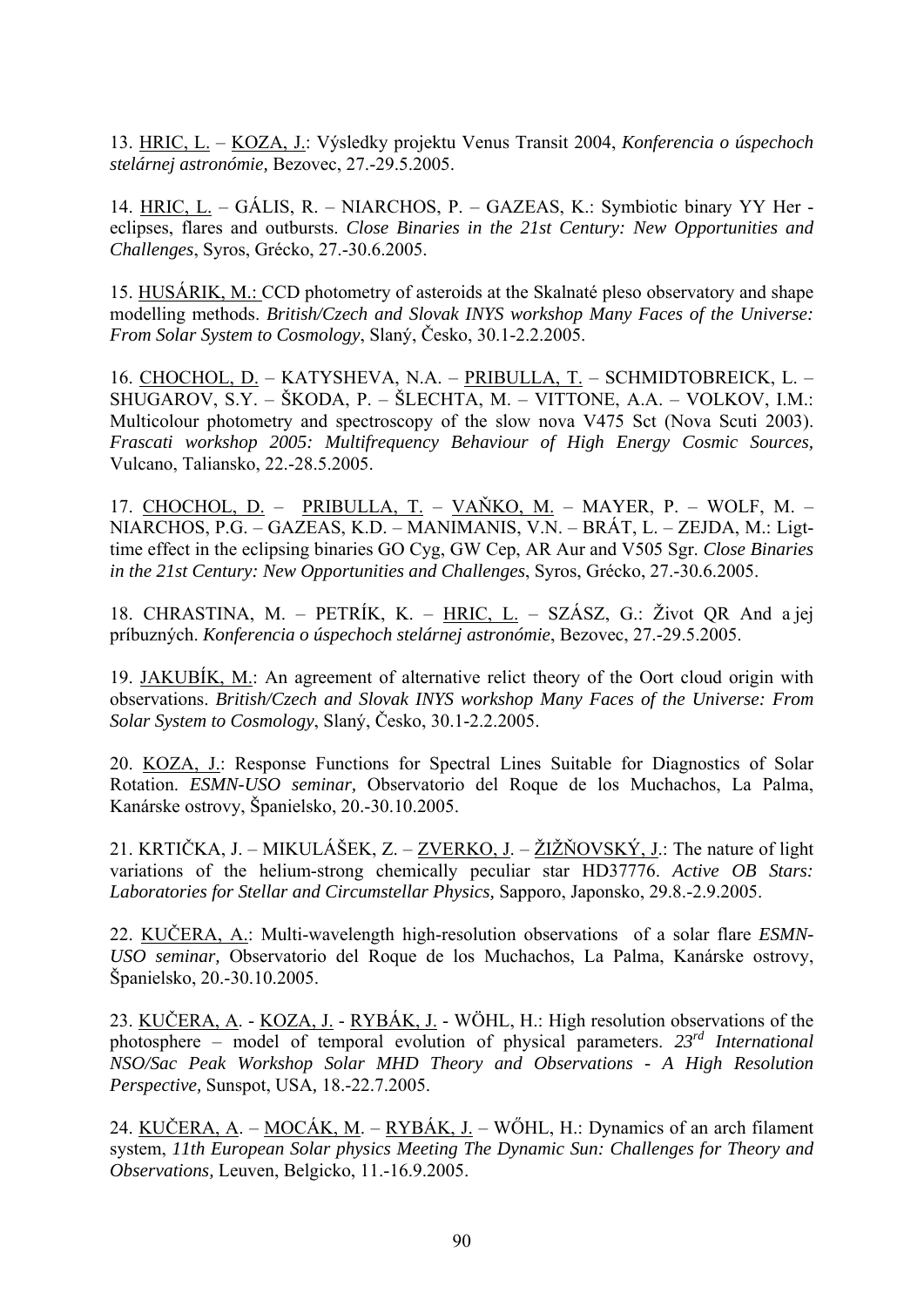25. KUČERA, A. – RYBÁK, J. – WÖHL, H. – HANSLMEIER, A.: High resolution observations of the solar photosphere: comparison of results from adaptive optics and correlation tracker. *2nd Central European Solar Physics Meeting,* Bairisch Kőlldorf, Rakúsko, 19.-21.5.2005.

26. MAYER, P. – WOLF, M. – NIARCHOS, P.G. – GAZEAS, K.D. – MANIMANIS, V.N. – CHOCHOL, D.: Investigation of times of minima of selected early-type eclipsing binaries. *Close Binaries in the 21st Century: New Opportunities and Challenges*, Syros, Grécko, 27.– 30.6.2005.

27. MESZAROSOVÁ, H. – RYBÁK, J. – ZLOBEC, P. – MAGDALENIC, J. – KARLICKÝ, M. - JIRICKA, K.: Statistical analysis of pulsations and pulsations with fibers in the range 800-1200 Mhz. *11-th European Solar Physics Meeting: The Dynamic Sun: Challenges for Theory and Observations,* Leuven, Belgicko, 11.-16.9.2005.

28. MIKULÁŠEK, Z. – KRTIČKA, J. – ZVERKO, J. – ŽIŽŇOVSKÝ, J. – JANÍK, J.: Light variation and angular momentum loss from the He-strong magnetic chemically peculiar star HD37776. *Active OB Stars:Laboratories for Stellar and Circumstellar Physics,* Sapporo, Japonsko, 29.8.-2.9.2005.

29. MIKULÁŠEK, Z. – SKOPAL, A. – ZEJDA, M. – PEJCHA, O. – KOHOUTEK, L. – MOTL, D. – VITTONE, A. – ERRICO, L.: Light Variations of the Anomalous Central Star of Planetary Nebula Sh 2-71, 2005. *Active OB-Stars: Laboratories for Stellar and Circumstellar Physics*, Sapporo, Japonsko, 29.8.-2.9.2005.

30. MILLER, B. – BUDAJ, J. – RICHARDS, M.T.: Multiwavelength spectra of AU Mon. *The 206th Meeting of the American Astronomical Society*, Minneapolis, USA, 29.5.– 2.6.2005.

31. MINAROVJECH, M. – RUŠIN, V.: Comparison of the variation of solar indices and cosmic ray neutron monitor intensities. *2005 SHINE Workshop*, Keahou, Hawaii, USA, 11.- 15.7.2005.

32. NESLUŠAN, L.: The Formation and Evolution of Meteoroid Streams. *British/Czech and Slovak INYS workshop Many Faces of the Universe: From Solar System to Cosmology*, Slaný, Česko, 30.1-2.2.2005.

33. PITTICH, E.M. – SOLOVAYA, N.A.: A particular case of orbital evolution of a planet in binary stellar system. *Protostars and Planets V*, Waikoloa Village, Hawaii, USA 24.- 28.10.2005.

34. PITTICHOVÁ, J. – FERNANDEZ, Y. – MEECH, K.J.: Wide-Field Imaging of Comet 9P/Tempel 1 and Dust Evolution after the Deep Impact Encounter. *IAU Symposium No. 229: Asteroids, Comets and Meteors,* Búzios, Brazília, 7.-12.8.2005.

35. PITTICHOVÁ, J. – FERNANDEZ, Y. – MEECH, K.J.: Dust evolution of Comets 9P/ Tempel 1 after the Deep Impact Encounter. *Protostars and Planets V*, Waikoloa Village, Hawaii, USA, 24.-28.10.2005.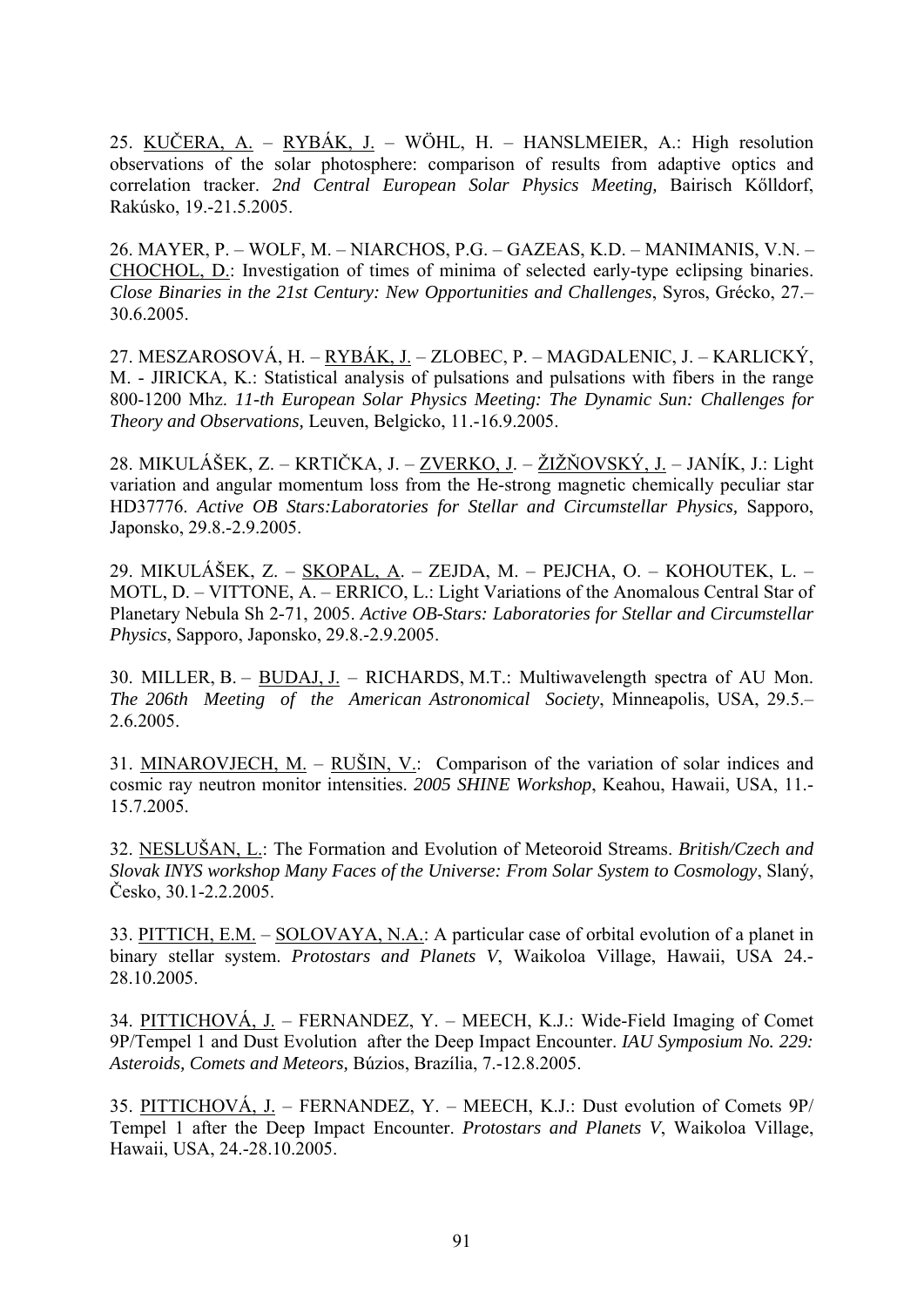36. PITTICHOVÁ, J. – MEECH, K.J.: Physical properties of cometary population. *The 205th Meeting of the American Astronomical Society,* San Diego, Kalifornia, 9.-13.1.2005.

37. PITTICHOVÁ, J. – MEECH, K.J. – BAR-NUN, A. – NOTESCO, G.: Activity of distant comets. *NAI 2005 Biennial Meeting of the NASA Astrobiology Institute,* Boulder, Colorado, 10.-14.4.2005.

38. PLANAT, M. – SANIGA, M.: Galois Algebras of Squeezed Quantum Phase States, The 9th International Conference on *Squeezed States and Uncertainty Relations*, Besançon, Francúzsko, 2.-6.5.2005.

39. PLANAT, M. – SANIGA, M.: Two-Qutrits from Miniquaternions, *Beyond Einstein: Physics for the 21st Century*, Bern, Švajčiarsko, 11.-15.7.2005.

40. PLANAT, M. – SANIGA, M.: Galois Algebras of Squeezed Quantum Phase States, The 9th International Conference on *Squeezed States and Uncertainty Relations*, Besançon, Francúzsko, 2.-6.5.2005.

41. PORUBČAN, V. – KORNOŚ, L. – WILLIAMS, I.P.: The Taurid meteor complex streams and asteroids. *IAU Symposium No. 229: Asteroids, Comets and Meteors,* Búzios, Brazília, 7.-12.8.2005.

42. PRIBULLA, T. – RUCINSKI, S.M.: Multiplicity of contact binary stars. *Multiple stars across H–R diagram*, Garching, Nemecko, 12.-15.7.2005.

43. RYBÁK, J.: How to compare simulated and observed granulation spectrometry. *ESMN-USO seminar,* Observatorio del Roque de los Muchachos, La Palma, Kanárske ostrovy, Španielsko, 20.-30.10.2005.

44. RYBÁK, J. – KUČERA, A. – CURDT, W. – WÖHL, H*.*: Observational Evidences for Heating of the Solar Corona by Nanoflares in the Network Derived from the Transition Region Spectral Lines*. British/Czech and Slovak INYS workshop Many Faces of the Universe: From Solar System to Cosmology*, Slaný, Česko, 30.1-2.2.2005.

45. RYBÁK, J. – KUČERA, A. – WÖHL, H.: Numerical simulations and observations of the solar photosphere: comparison of results. *2nd Central European Solar Physics Meeting,*  Bairisch Kőlldorf, Rakúsko, 19.-21.5.2005.

46. RYBÁK, J. – KUČERA, A. – WÖHL, H. – WEDEMEYER-BOHM, S. – STEINER, O.: A new method for comparing numerical simulations and spectroscopic observations of the photosphere. *23rd International NSO/Sac Peak Workshop Solar MHD Theory and Observations - A High Resolution Perspective,* Sunspot, New Mexico, USA, 18.-22.7.2005.

47. SANIGA, M. – PLANAT, M.: Ovals in Finite Projective Planes and Complete Sets of Mutually Unbiased Bases (MUBs), The 9th International Conference on *Squeezed States and Uncertainty Relations*, Besançon, Francúzsko, 2.-6.5.2005.

48. SKOPAL, A. – OTSUKA, M. – TAMURA, S. – VITTONE, A. – ERRICO, L. – WOLF, M.: Broad H-alpha wings in active symbiotic stars. The case of Z Andromedae. *7th Pacific Rim Conference on Stellar Astrophysics,* Soul, Kórea, 1.-5.11.2005.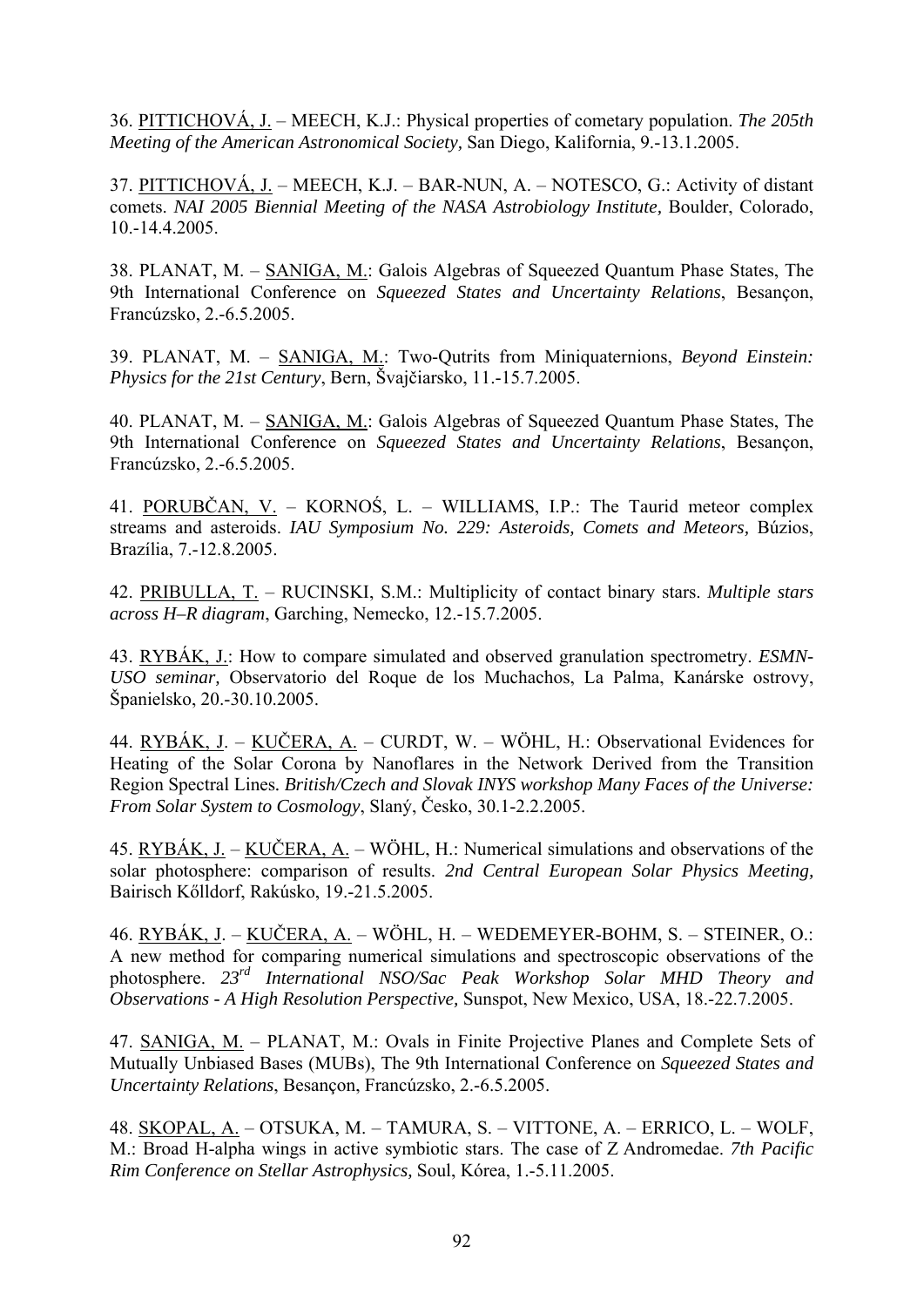49. SOLOVAYA, N.A.: Evolution of extraplanets in double systems. *Sagitovskie ctenia*, Moskva, Rusko, 2.-4.2.2005.

50. SOLOVAYA, N.A.: Motion of distant satellites of great planets and asteroids with high inclinations. *Jubilejnaja konferencia Nebesnoj Mechaniky*, Moskva, Rusko, 10.-14.12.2005.

51. SVOREŇ, J.: 60 years of cometary astrometry at the Skalnaté Pleso Observatory. *IAU Symposium No. 229: Asteroids, Comets and Meteors,* Búzios, Brazília, 7.-12.8.2005.

52. SVOREŇ, J. – KAŇUCHOVÁ, Z. – JAKUBÍK, M.: Filaments of Perseids and resonances with Jupiter and Saturn. *IAU Symposium No. 229: Asteroids, Comets and Meteors,* Búzios, Brazília, 7.-12.8.2005.

53. SZÁSZ, G. – PETRÍK, K. – HRIC, L. – CHRASTINA, M.: Vzplanutie V Sge v priamom prenose. *Konferencia o úspechoch stelárnej astronómie*, Bezovec, 27.-29.5.2005.

54. TEMMER, M. – RYBÁK, J. – BENDÍK, P. – VERONIG, A. – FOGLER, F. – POETZI, W. – OTRUBA, W. – HANSLMEIER, A.: Hemispheric sunspot numbers Rn and Rs from 1945-2004: extended and improved catalogue. *2nd Central European Solar Physics Meeting,*  Bairisch Kőlldorf, Rakúsko, 19.-21.5.2005.

55. TOMASZ, F. – RYBÁK, J. – KUČERA, A. – CURDT, W. – WŐHL, H.: Transient events in the solar transition region. *British/Czech and Slovak INYS workshop Many Faces of the Universe: From Solar System to Cosmology*, Slaný, Česko, 30.1.- 2.2.2005.

56. VAŇKO, M. – TREMKO, J. – PRIBULLA, T. – CHOCHOL, D. – PARIMUCHA, Š. – KREINER, J.M.: Distribution of geometrical and physical parameters of contact binaries. *Close Binaries in the 21st Century: New Opportunities and Challenges*, Syros, Grécko, 27.- 30.6.2005.

57. WILLIAMS, I.P. – PORUBČAN, V. – JONES, D.: The Kappa Cygnid meteor shower and its family. *IAU Symposium No. 229: Asteroids, Comets and Meteors,* Búzios, Brazília, 7.- 12.8.2005.

58. ZBORIL, M.: Helium line shape analysis in B type stars. *5th Serbian Workshop on Spectral Line Shapes in Astrophysics,* Vršac, Srbsko a Čierna Hora, 6.-10.6. 2005.

## **7.2. Ostatné prednášky**

59. BUDAJ, J. – RICHARDS, M.T. – MILLER, B.: Modeling synthetic spectra of interacting binaries with SHELLSPEC. *Lunch talk at the Dept. of Astron. & Astrophys., Penn State University,* University Park, USA, 15.2.2005.

60. CEVOLANI, G. – PUPILLO, G. – BORTOLOTTI, G. – FRANCESCHI, C. – GRASI, G. – HAJDUK, A. – PORUBČAN, V. – TRIVELLONE, G.: Misure radar di ozono nell'alta atmosfera. *Convegno Nazionale, Matematica e Tecnologia per la valorizzazione dei beni ambientali e culturali*, Lecce, Taliansko, 17.-19.2.2005.